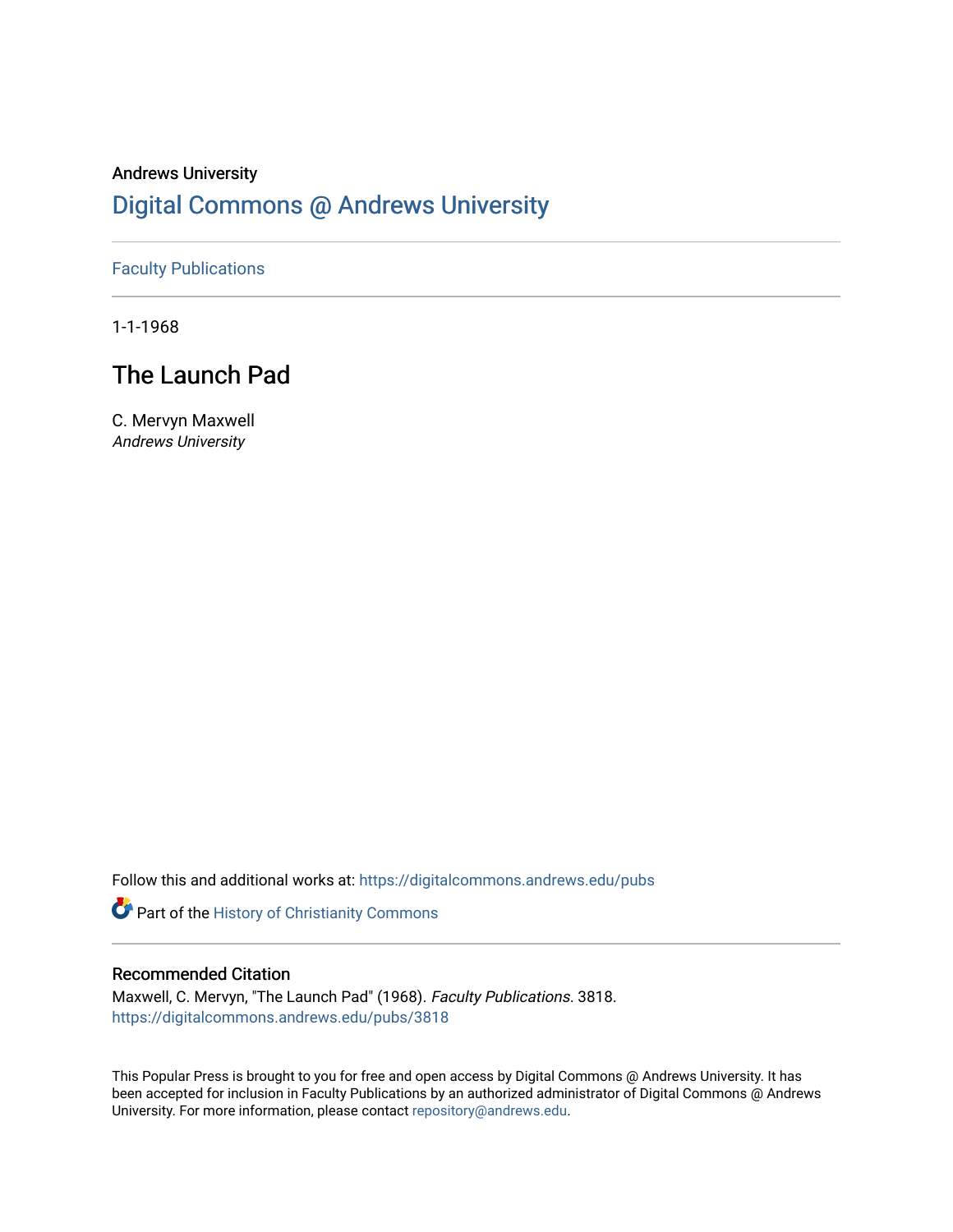*the launching pad* 

**With C. MERVYN MAXWELL Department of Religion, Union College, Lincoln, Nebraska** 

#### **Q. I'm not sure this question is in the churchstate field, but I need to know. What did the Pope really say about birth control? Please rush your answer. [Washington, D.C.]**

A. I suppose that with a column titled "The Launching Pad" we should have expected a question like that! In his encyclical On the Development of Peoples, Pope Paul declared that it is for parents to decide on the size of their family, "following the demands of their own conscience, enlightened by God's law authentically interpreted."

According to the polls, a bit better than 50 per cent of American Catholics are following their own demands if not their consciences.

#### **Q. In some areas don't you think merchants have been using religion as a mask to hide their attempt to stifle competition on Sunday? [North Carolina]**

A. Some clergymen within your own State seem to think so. Last fall a number of them spoke out against enactment of a Sunday blue law by Raleigh's City Council. Some objected to the sponsoring Raleigh Merchants Bureau's invoking of such reasons as the "moral well-being" of the community in urging adoption of the ordinance when the real motivation behind it, they said, is material and aimed at "discount houses" which do a thriving business on Sunday while other stores are closed.

An article in the January-February, 1967, *Liberty*  (see "The Blue-Law Merchants," page 14) strongly supports your viewpoint. In some areas clergymen use a health and welfare rationale to mask their attempts to benefit religion.

#### **Q. In Arizona, State welfare payments are being made to the Salvation Army. Isn't this a violation of church-state separation?**

A. Not according to the Arizona Supreme Court, which ruled recently that the "true beneficiaries" are the relief cases handled by the Army—not the Army itself.

This decision was based on the child-benefit theory that "it is not the school or sectarian institution that is receiving the benefits of the appropriation but the child itself," as Justice Lorna Lockwood, who wrote the unanimous decision, put it. The ruling did contain a strong hint that Arizona's Supreme Court would not condone State payments for services

rendered by sectarian institutions if the payments cover all the institution's costs. State payments to the Salvation Army, the court said, were not made under a full-reimbursement plan but a "partially matching plan," paying only 40 per cent of the Army's actual relief costs and nothing for administration.

The court differed with a contrary Georgia court ruling by stating: "Aid in the form of partially matching reimbursement for only the direct, actual costs of materials given entirely to third parties of any or no faith or denomination and not to the church itself is not the type of aid prohibited by our constitution.

"The aid prohibited in the constitution of this state is, in our opinion, assistance in any form whatsoever which would encourage or tend to encourage the preference of one religion over another or religion per se over no religion."

I'm only explaining, not defending.

#### **Q.** *Liberty* **has carried several articles on taxation of church properties. . . . Is it true that New Mexico has decided to tax churches? [California]**

A. A tax reappraisal program in New Mexico is adding large amounts of previously untaxed church property to the tax rolls, but a spokesman for the State Tax Commission denies that there has been any fundamental change in policy. Commission secretary Jesse Kornegay blamed previous "exemptions" on a "misunderstanding."

"In the past," he explained, "some assessors of church property thought all church property not used for commercial purposes was exempt from taxation. But this is the wrong rule to apply, because all church property not used for church worship should be on the tax rolls.

"We now will have houses and other churchowned property on the rolls. Only places of worship, the parsonage and necessary lands and buildings thereto, such as a garage, are nontaxable."

Many New Mexico counties are uncovering such "lost property" in the reappraisal, and their value runs into the millions of dollars. Properties which will now be taxed, include: the Roman Catholic Christian Brothers' Retreat Ranch at Chupudero, the Methodist Assembly grounds, the Episcopalians' Camp Stoney in Santa Fe, the Glorieta Southern Baptist Assembly, and the Presbyterians' Ghost Ranch.